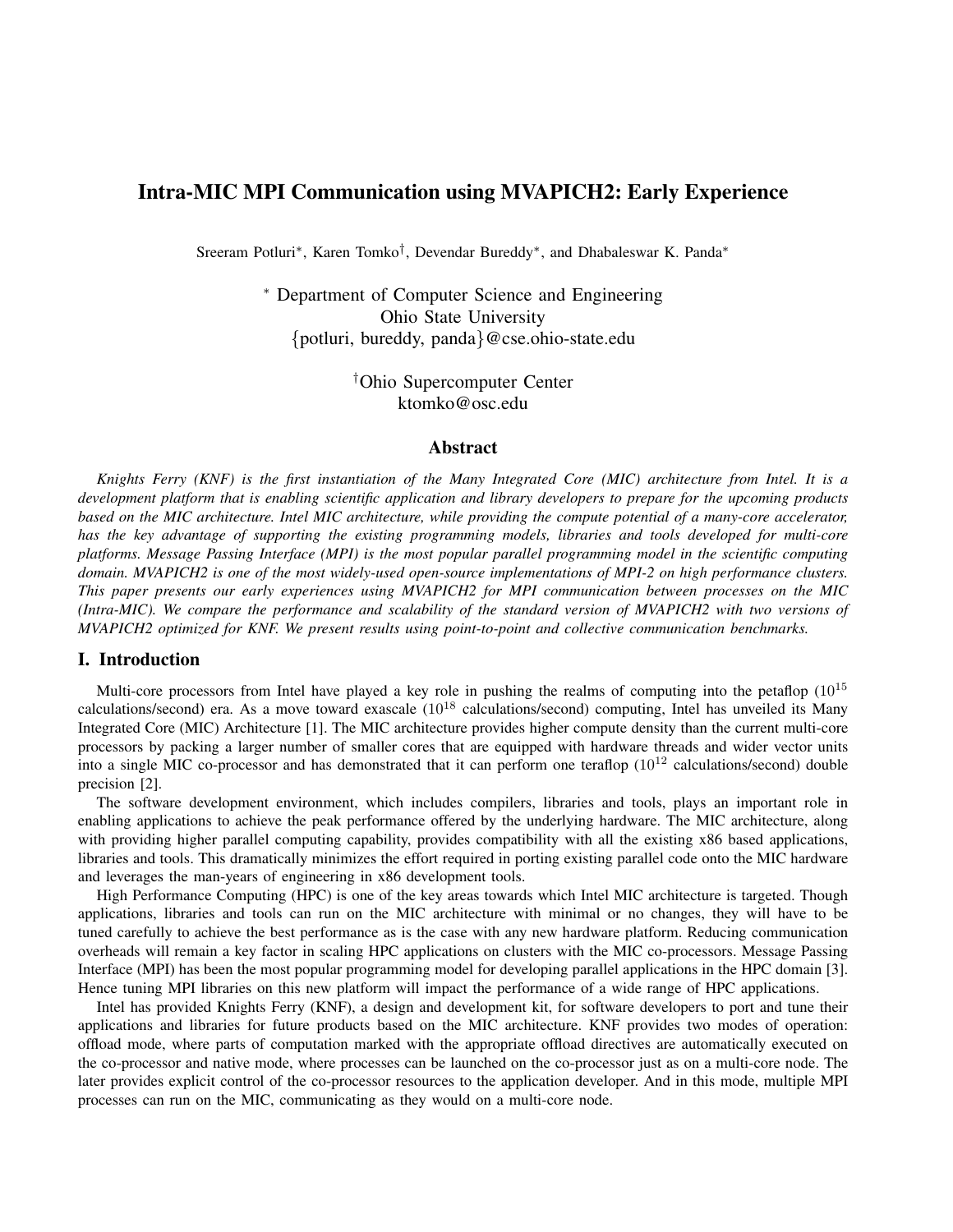MVAPICH2 [4] is a high-performance open source MPI implementation for multi-core clusters with modern interconnects. It is widely used in the HPC domain. In this work, we focus on optimizing MVAPICH2 for KNF. We tune and enhance designs for intra-KNF communication and compare their performance with the default version of MVAPICH2. We present results using point-to-point, multi-pair and collective communication benchmarks.

## II. Background

### A. Intel MIC Architecture - Knights Ferry

The Many Integrated Core (MIC) architecture from Intel provides a high degree of parallel processing through smaller, low-power cores. This aims to boost the performance of highly parallel applications that currently run on multi-core nodes. The first product using the Intel MIC architecture, codenamed Knights Corner, has been targeted towards high performance computing applications. The key advantage of the MIC architecture is its x86 compatibility which allows the huge repertoire of existing tools, libraries and applications to run on it, with little or no modification. Intel has provided a design and development kit called Knights Ferry, which is the first instantiation of the MIC architecture. This is enabling software and hardware developers to prepare for the upcoming products based on the MIC architecture. Each KNF consists of up to 32 Aubrey Isle cores, running at up to 1.2Ghz. Each core has 4 hardware threads, 32KB of level one instruction and data caches, and 256KB of coherent level two cache. KNF is equipped with 2 GB GDDR5 shared memory [1]. A block diagram showing the placement of cores and the memory hierarchy is depicted in Figure 1.



Fig. 1. A block diagram of core placement and memory hierarchy on the Knights Ferry co-processor

## B. MVAPICH2 MPI Library

MVAPICH2 [4] is a high-performance MPI implementation for multi-core clusters with InfiniBand, 10Gigabit Ethernet/iWARP and the emerging RDMA over Converged Enhanced Ethernet (RoCE) interconnects. MVAPICH2 provides both user-space shared-memory-based and kernel-based approaches for intra-node communication. In this paper, we focus on approaches for the user-space, in the context of intra-MIC communication on KNF. For small and control messages, each pair of processes has two circular shared memory buffers, holding messages in each direction. Each send/receive involves two copies. The sending process writes data from its source buffer into the shared buffer. The receiving process copies the data from this shared buffer into its destination buffer. Eager protocol is used for transferring these messages. For large messages, each process maintains a pool of fixed sized buffers, which is used by the process to send messages to any other process. Such a shared pool limits the memory footprint even as the number of processes increases, improves L2 cache utilization through buffer reuse and allows for pipelining of messages between processes. The protocol used for large messages is rendezvous protocol. Detailed descriptions of these designs have been provided in earlier publications [5], [6].

#### III. Enhancing and Tuning Intra-MIC Communication in MVAPICH2

As outlined in Section II-B, MVAPICH2 uses multiple user-space shared memory based designs for intra-node communication. The selection among these designs depends on parameters such as message size, problem size, system architecture and others. The performance of each of these design choices is also sensitive to parameters such as the size of memory copies, the number of the communication buffers and more. This calls for tuning these designs for each platform to get maximum performance. In this paper, we have tuned MVAPICH2 for the KNF platform and we refer to this version as "Optimized V1" in the the following sections. The standard release version of MVAPICH2 is referred to as "Default".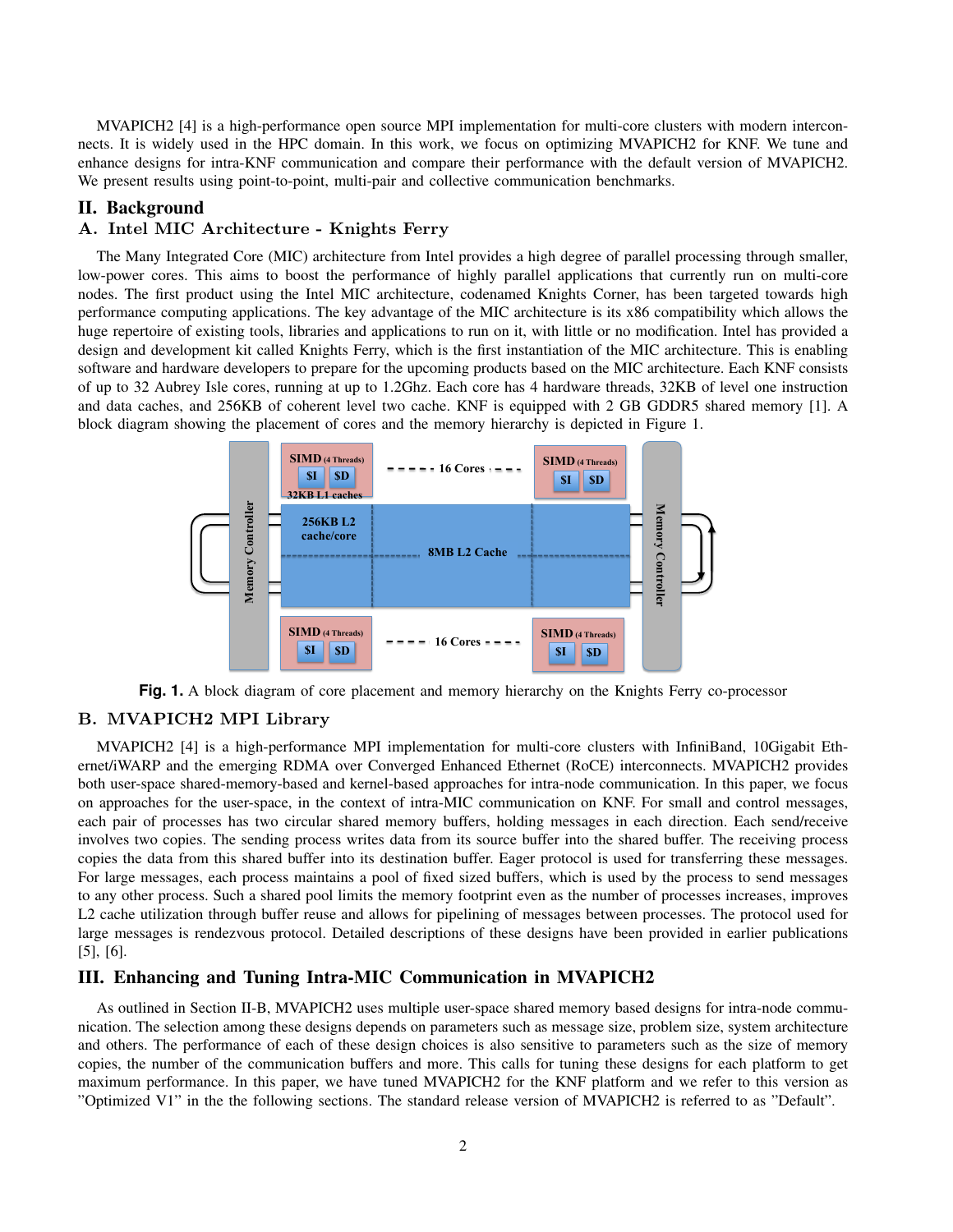We have further enhanced our design for intra-MIC communication using low level experimental interface provided by Intel. We refer to this version as "Optimized V2". In the following sections, we compare the performance of these three versions using various benchmarks.

### IV. Experimental Evaluation

Our experimental environment is a dual socket node containing two Intel Westmere (X5680) hex-core processors, running at 3.33GHz, with 24GB of memory and a KNF co-processor connected via PCIe. The host processors are running Red Hat Enterprise Linux Server release 6.1 (Santiago), with kernel version 2.6.32-131.0.15.el6.x86\_64. The KNF is a D0 1.20GHz card with 32 cores running the Alpha 9 Intel MIC software stack, with an additional pre-alpha patch. Additional details of the KNF architecture are provided in Section II-A. We have used MVAPICH2 1.8a2 for our experiments. In this section, we first present our experiments studying the impact of processor affinity on MPI latency performance. Then we compare three versions of MVAPICH2: "Default", "Optimized V1" and "Optimized V2" which are introduced in Section III. We have used OSU Micro Benchmarks (OMB) [7] and Intel Micro Benchmarks (IMB) [8] to run the various experiments. As KNF is a development platform, we only present normalized performance numbers on a scale of 0 to 1. In other words, results in each graph are normalized with respect to the largest value in that graph.

#### A. Micro Benchmarks

*1) Impact of Processor Affinity:* As a first step of understanding the communication performance on KNF, we carried out an experiment to see how the placement of processes across different cores affects performance. As shown in Figure 1, KNF has 32 cores and each core has 4 hardware threads. For the discussion we give each thread on the KNF a logical rank. So ranks 1 to 4 represent the threads on the first core and ranks 5-8 represent threads on the second core and so on. We ran the MPI Latency test from OMB, binding the first process to core 1 and varying the binding of second process to different cores. We also ran an experiment without any binding. As shown in Figure 2, we do not see any impact of binding except when both the processes are bound to the same core (to different threads, 1:2 in this case). We observe higher latencies for very small messages which we believe is due to shared processor resources between the hardware threads. However, we see improved latency for medium messages, which we attribute to the shared L1 cache. For large messages, we observe a slight degradation. We observed a similar behavior with bandwidth experiments as well. For all the following experiments we have bound each process to a different core.



(a) Small Messages



(c) Large Messages

**Fig. 2.** Impact of Processor Affinity on MPI Latency Performance

*2) Point-to-point Communication:* In Figure 3, we compare MPI latency performance using "Default", "Optimized V1" and "Optimized V2" versions of MVAPICH2. We observe that "Optimized V1" gains performance over "Default" for all message sizes due to the tuned shared memory designs in MVAPICH2. "Optimized V2" uses similar tuning parameters as "Optimized V1" but uses Intel's low level experimental interface for large message communication. We see that this benefits the MPI latency performance. We observe a similar behavior with both bandwidth and bi-directional bandwidth performance tests as well. These results are shown in Figures 4 and 5.

*3) Mulit-pair Performance:* In Figures 6 and 7, we show the results of multi-pair MPI latency test from the OMB suite. We use this to present the relative scalability of the different versions of MVAPICH2. Using 16 or 32 processes, we observe that "Optimized V1" consistently performs better than the "Default" version. "Optimized V2" consistently does better than "Optimized V1" for very large messages. However, we observe a slight overhead with 32 processes and message sizes between 64KBytes and 128KBytes. We are currently investigating this bottleneck.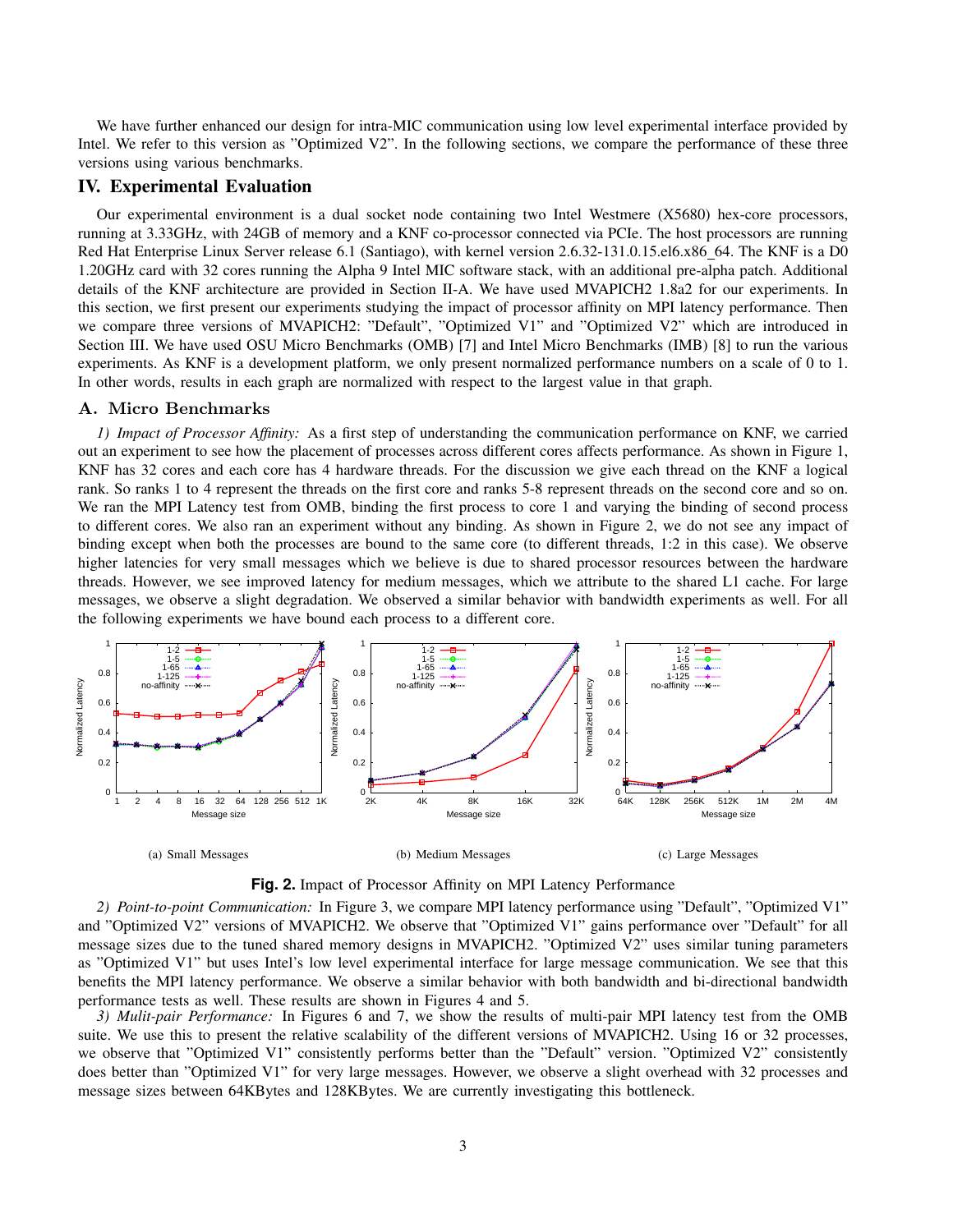

**Fig. 4.** MPI Bandwidth Performance

*4) Collective Communication:* MVAPICH2 by default uses collectives specific shared memory buffers. We have turned this feature off to evaluate the impact of our tuned point-to-point shared memory design in the presence of collective communication patterns. Figure 8 presents a comparison of performance of the MPI Broadcast operation across different versions. We see that both "Optimized V1" and "Optimized V2" perform better than "Default" for small messages. MVAPICH2 uses a tree based algorithm for broadcasts involving these message sizes. We attribute the performance benefit to better cache utilization. "Optimized V1" and "Optimized V2" perform similarly except for very large messages where using lower level interface in "Optimized V2" achieves better performance.

We present the performance comparison for MPI Scatter operation in Figure 9. We do not observe similar benefits for smaller message as in the case of Broadcast as Scatter involves sending different data to each of the peer processes and



**Fig. 5.** MPI Bi-directional Bandwidth Performance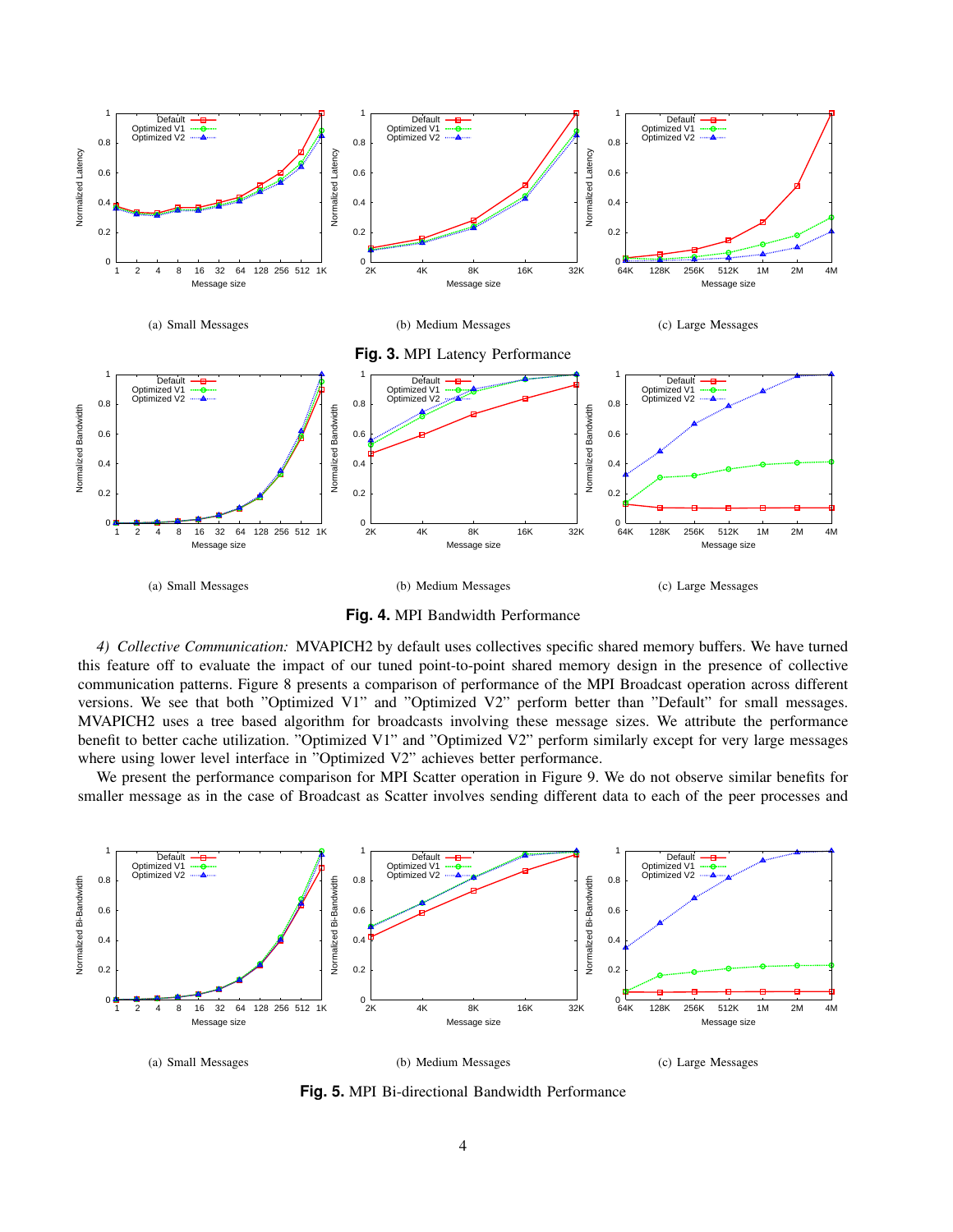

**Fig. 7.** MPI Multi-pair Latency Performance with 32 processes

hence negates the impact of better cache utilization. We observe that both "Optimization V1" and "Optimization V2" gain performance for large message sizes. "Optimization V2" performs slightly worse than "Optimization V1" for medium messages because of the limitation we have observed in Section IV-A3.

In Figure 10, we show the results for MPI Allgather operation. We have experienced an issue running MPI Allgather with the "Optimization V2" version of MVAPICH2 and we are in the process of investigating it. "Optimization V1" starts performing better than "Default" from 4KByte message size where MVAPICH2 starts using a ring based algorithm for the Allgather.

# V. Conclusion

Intel MIC architecture, while providing very high compute density, has the key advantage of supporting all the existing x86 based software with little or no porting effort. However it is important that these software are tuned to achieve the



**Fig. 8.** MPI Broadcast Performance with 32 processes